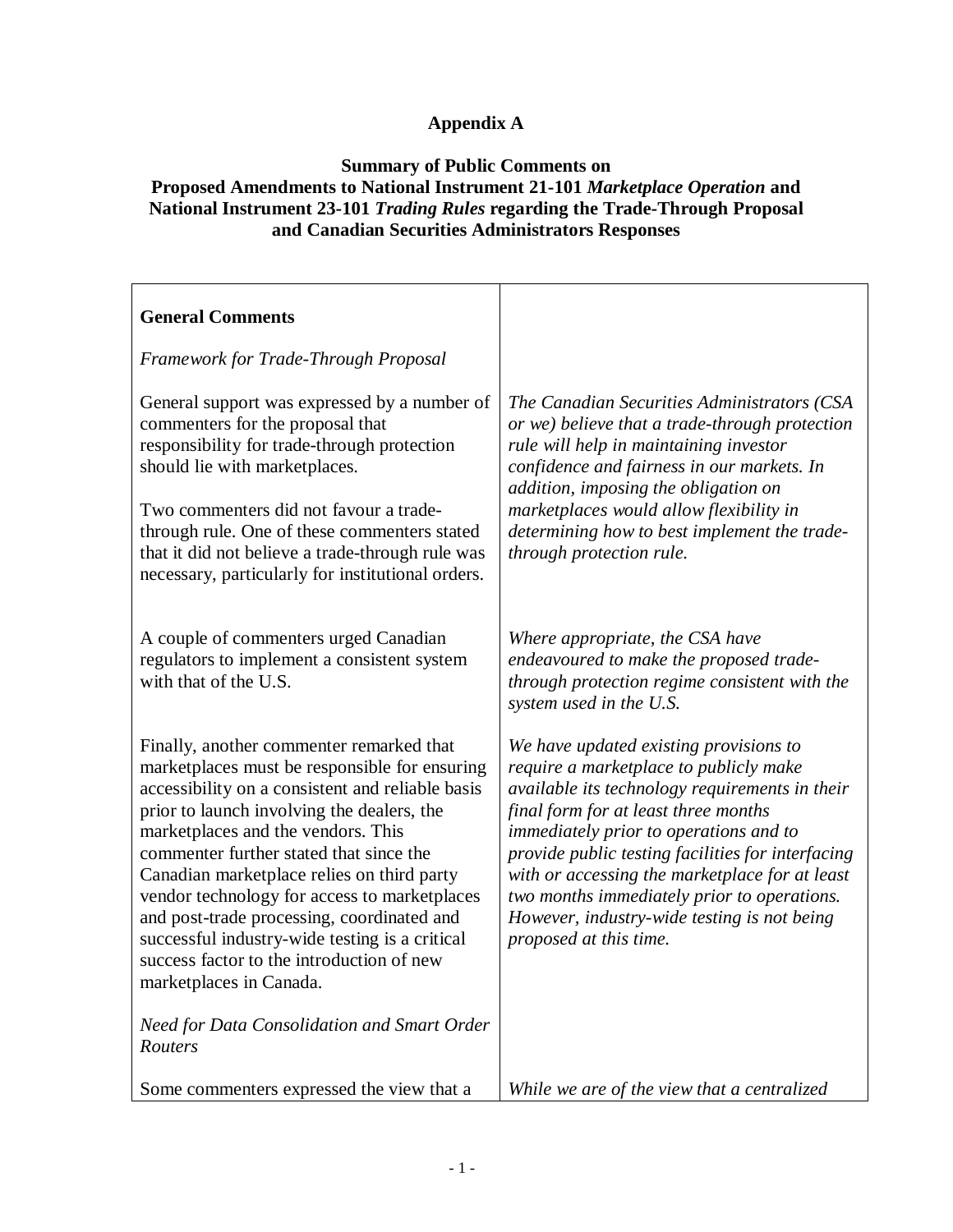| centralized data consolidator and order routers<br>are necessary to comply with a trade-through<br>rule.                                                                                                                                                                                                                                                                                                     | data consolidator is not critical for<br>compliance with a trade-through obligation,<br>the CSA are working towards the introduction<br>of an information processor to facilitate data<br>consolidation. In addition, we expect that<br>information vendors will respond to market<br>demand and make consolidated data<br>available. With respect to smart order routers,<br>there are a number of ways in which a<br>marketplace can implement its policies and<br>procedures. Providing a smart order router is<br>one such mechanism. It is the CSA's<br>understanding that many of the marketplaces<br>carrying on business in Canada do or plan to<br>offer routing services to their participants. |
|--------------------------------------------------------------------------------------------------------------------------------------------------------------------------------------------------------------------------------------------------------------------------------------------------------------------------------------------------------------------------------------------------------------|-----------------------------------------------------------------------------------------------------------------------------------------------------------------------------------------------------------------------------------------------------------------------------------------------------------------------------------------------------------------------------------------------------------------------------------------------------------------------------------------------------------------------------------------------------------------------------------------------------------------------------------------------------------------------------------------------------------|
| <b>Requests for Clarification</b>                                                                                                                                                                                                                                                                                                                                                                            |                                                                                                                                                                                                                                                                                                                                                                                                                                                                                                                                                                                                                                                                                                           |
| One commenter highlighted the lack of<br>guidance for how the specific needs of<br>institutional investors would be addressed in<br>the trade-through proposal. Specifically, this<br>commenter called for accommodation for<br>institutional investors as the proposed system<br>would inhibit the legitimate trading and price<br>discovery activities of this element of the<br>Canadian capital markets. | The CSA are of the view that all marketplace<br>participants should respect better-priced limit<br>orders already displayed. However, the ability<br>to use an inter-market sweep order has been<br>included to facilitate block trading.                                                                                                                                                                                                                                                                                                                                                                                                                                                                 |
| Question 1: In addition to imposing a general obligation on marketplaces to establish,<br>maintain and enforce written policies and procedures to prevent trade-throughs, would it<br>also be necessary to place an obligation on marketplace participants to address trade<br>execution on a foreign market?                                                                                                |                                                                                                                                                                                                                                                                                                                                                                                                                                                                                                                                                                                                                                                                                                           |
| <b>Comments</b>                                                                                                                                                                                                                                                                                                                                                                                              | <b>CSA Responses</b>                                                                                                                                                                                                                                                                                                                                                                                                                                                                                                                                                                                                                                                                                      |
| An overwhelming majority of commenters<br>$\mathbf{r}$                                                                                                                                                                                                                                                                                                                                                       | The CSA agree that the trade-through                                                                                                                                                                                                                                                                                                                                                                                                                                                                                                                                                                                                                                                                      |

| execution on a foreign market.                                                                                                                                            |                                                                                                                                                                                                                                                                         |
|---------------------------------------------------------------------------------------------------------------------------------------------------------------------------|-------------------------------------------------------------------------------------------------------------------------------------------------------------------------------------------------------------------------------------------------------------------------|
| <b>Comments</b>                                                                                                                                                           | <b>CSA Responses</b>                                                                                                                                                                                                                                                    |
| An overwhelming majority of commenters<br>were not supportive of imposing an obligation<br>on marketplace participants to address trade<br>execution on a foreign market. | The CSA agree that the trade-through<br>obligation should not apply to protect better-<br>priced orders displayed on a foreign market.<br>However, we note that currently, best<br>execution would require marketplace<br>participants to consider foreign markets when |

*executing a trade. We have also proposed an anti-avoidance provision (section 6.7 of NI 23-*

*101) to prevent the routing of orders to foreign marketplaces only for the purpose of avoiding the trade-through regime in Canada.*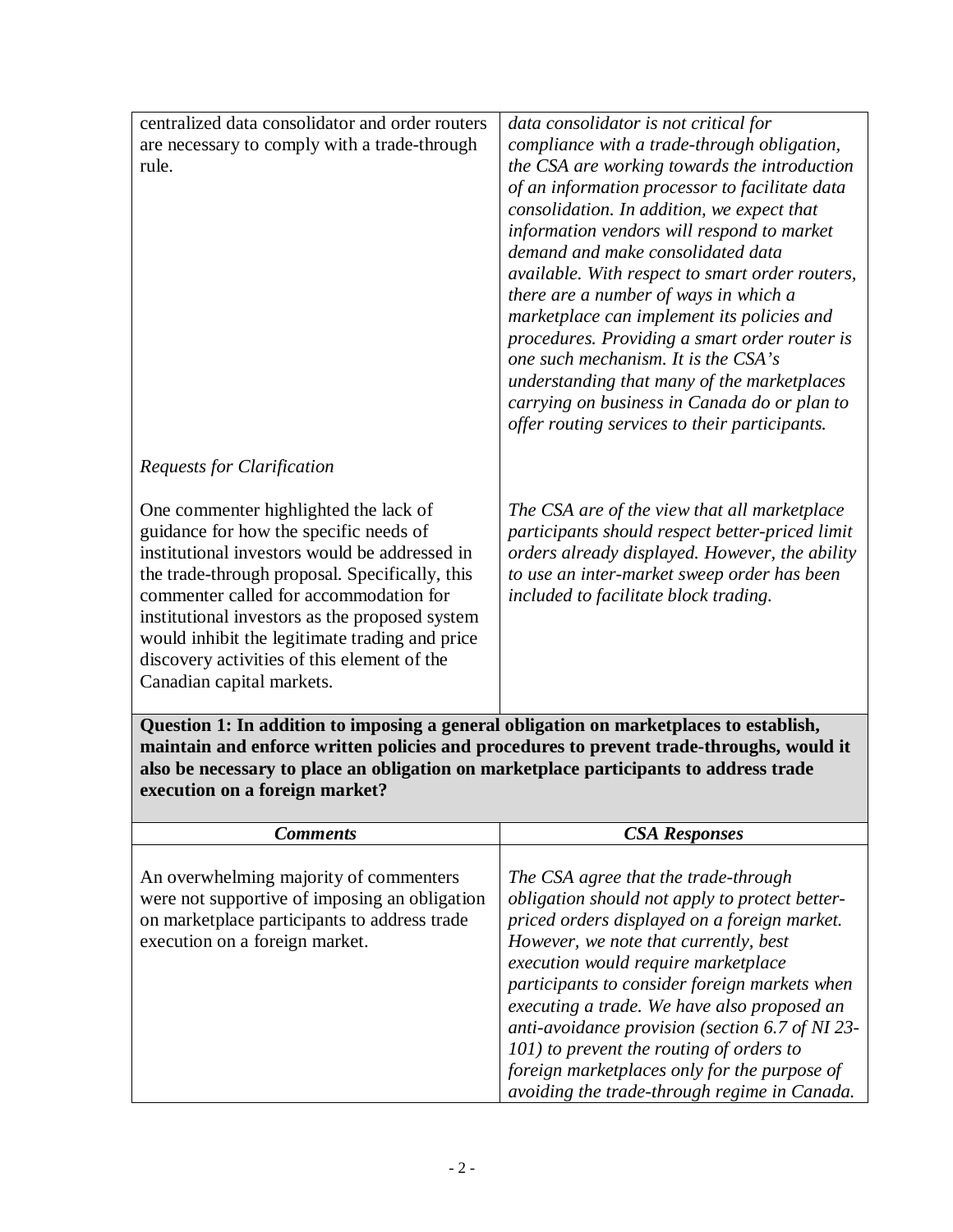## **Question 2: What factors should we consider in developing our cost-benefit analysis for the trade-through proposal?**

| <b>Comments</b>                                                                                                                                                                                                                                                                                                                                                                                                                                                                                                                                                                                                                                                                                                                                                                                                                                                                                                                                                                                                                                                                                                                                                                                                                                                                                                                                                                | <b>CSA Responses</b>                                                                                                                                                                                                                                                                                                                                                                                                                                        |
|--------------------------------------------------------------------------------------------------------------------------------------------------------------------------------------------------------------------------------------------------------------------------------------------------------------------------------------------------------------------------------------------------------------------------------------------------------------------------------------------------------------------------------------------------------------------------------------------------------------------------------------------------------------------------------------------------------------------------------------------------------------------------------------------------------------------------------------------------------------------------------------------------------------------------------------------------------------------------------------------------------------------------------------------------------------------------------------------------------------------------------------------------------------------------------------------------------------------------------------------------------------------------------------------------------------------------------------------------------------------------------|-------------------------------------------------------------------------------------------------------------------------------------------------------------------------------------------------------------------------------------------------------------------------------------------------------------------------------------------------------------------------------------------------------------------------------------------------------------|
|                                                                                                                                                                                                                                                                                                                                                                                                                                                                                                                                                                                                                                                                                                                                                                                                                                                                                                                                                                                                                                                                                                                                                                                                                                                                                                                                                                                |                                                                                                                                                                                                                                                                                                                                                                                                                                                             |
| Commenters recommended the following<br>factors should be considered when developing<br>a cost-benefit analysis for the trade-through<br>proposal:<br>Total cost to the marketplace of<br>imposing trade-through obligations on<br>various marketplace participants;<br>Total industry costs;<br>Access fees, settlement and clearing<br>$\bullet$<br>fees, cost of surveillance and<br>monitoring of trading on each<br>marketplace;<br>Costs of a system that is inconsistent<br>with the U.S.;<br>Benefits of maintaining strict trade-<br>through protection;<br>Net measurement of the benefit to the<br>client;<br>Aggregate cost to the industry rather<br>$\bullet$<br>than on a dealer by dealer basis;<br>Cost of surveillance and monitoring<br>within the dealers' compliance units;<br>Regulatory costs of the market<br>regulator(s);<br>Impact of latency – missed<br>opportunities, information leakage and<br>high transaction and clearing costs if<br>orders must travel to many destinations<br>before they are filled; and<br>Look at the cost-benefits for trade-<br>through on a portfolio or multiple<br>order basis in addition to a single stock<br>basis.<br>One commenter stated that it is important to<br>view all of the limit orders at the bid or ask in<br>the aggregate in order and to consider the<br>contribution made by retail orders. | The CSA thank all commenters for their input.<br>We are publishing a cost-benefit analysis<br>which examines the anticipated incremental<br>impact of the proposed amendments. The<br>comments received have, where appropriate,<br>informed that analysis. For example the<br>current participant level obligation, removing<br>current requirements and applying the trade-<br>through obligation at the marketplace level<br>were considered in the CBA. |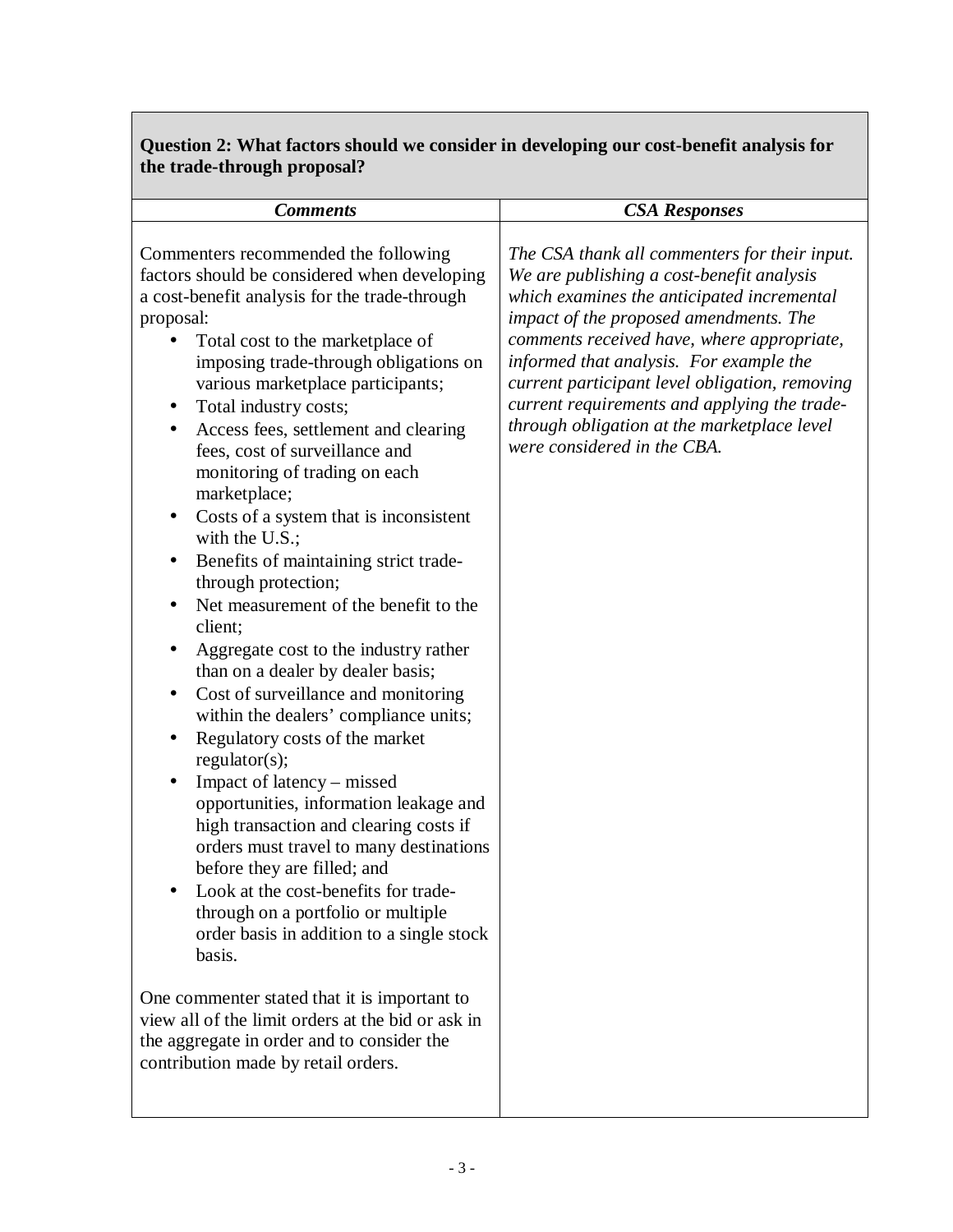## **Question 3: Would you like to participate in the cost-benefit analysis by providing your input?**

| <b>Comments</b>                                                                              | <b>CSA Responses</b>                                                                                                                                                                                                                                                                                                                                                                                    |
|----------------------------------------------------------------------------------------------|---------------------------------------------------------------------------------------------------------------------------------------------------------------------------------------------------------------------------------------------------------------------------------------------------------------------------------------------------------------------------------------------------------|
| Seven commenters expressed an interest in<br>providing input into the cost-benefit analysis. | The CSA thank these commenters for their<br>interest in participating in the cost-benefit<br>analysis. We are publishing a cost-benefit<br>analysis along with the proposed amendments<br>and invite all interested parties to provide<br>comments and estimates of the anticipated<br>costs and benefits of the proposal. We will be<br>considering conducting targeted consultation<br>in the future. |

#### **Question 4: Should trade-through protection apply only during "regular trading hours"? If so, what is the appropriate definition of "regular trading hours"?**

| <b>Comments</b>                                                                                                                                                                                                                                                                                      | <b>CSA Responses</b>                                                                                                                                                                                                                                                                               |
|------------------------------------------------------------------------------------------------------------------------------------------------------------------------------------------------------------------------------------------------------------------------------------------------------|----------------------------------------------------------------------------------------------------------------------------------------------------------------------------------------------------------------------------------------------------------------------------------------------------|
| Ten commenters believe that trade-through<br>protection should only apply during "regular<br>trading hours". Many of these commenters<br>suggested that 9:30 a.m. to 4 p.m. ET should<br>be the appropriate definition of "regular<br>trading hours".<br>Some commenters did not believe that trade- | The CSA are of the view that trade-through<br>protection should apply across markets<br>whenever two or more marketplaces with<br>displayed protected orders are open for<br>trading. Consequently, we have not defined<br>"regular trading hours" but have provided<br>some guidance in 23-101CP. |
| through protection should be limited to a<br>portion of a trading day.                                                                                                                                                                                                                               |                                                                                                                                                                                                                                                                                                    |
| A few of these commenters cited that trade-<br>through protection should apply when two or<br>more marketplaces are open simultaneously<br>however trade-throughs of marketplaces that<br>are closed should be allowed.                                                                              |                                                                                                                                                                                                                                                                                                    |
| Some reasons cited for this stance included:<br>Applying trade-through protection at<br>all times would prevent liquidity to                                                                                                                                                                         |                                                                                                                                                                                                                                                                                                    |
| migrate to hours when trade-through<br>obligations do not apply; and<br>Will avoid the confusion that may arise<br>from different interpretations of                                                                                                                                                 |                                                                                                                                                                                                                                                                                                    |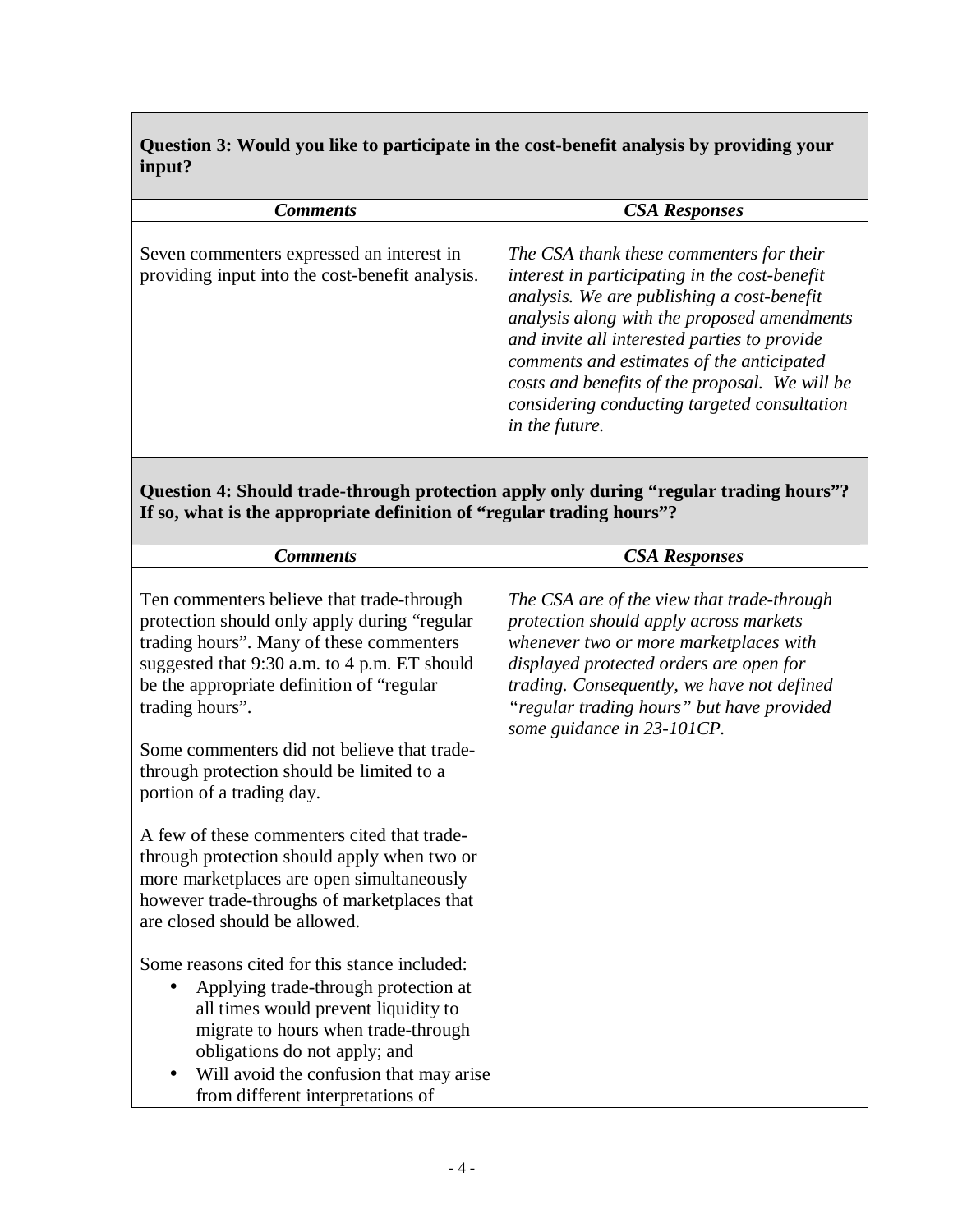"regular trading hours".

**Question 5: Should the consolidated feed (and, by extension, trade-through obligations) be limited to the top five levels? Would another number of levels (for example, top-of-book) be more appropriate for trade-through purposes? What is the impact of the absence of an information processor to provide centralized order and trade information?** 

| <b>Comments</b>                                                                                                                                                                                                                         | <b>CSA Responses</b>                                                                                                                                                                                                                                                          |
|-----------------------------------------------------------------------------------------------------------------------------------------------------------------------------------------------------------------------------------------|-------------------------------------------------------------------------------------------------------------------------------------------------------------------------------------------------------------------------------------------------------------------------------|
| Most commenters believe that that all visible,<br>better-priced orders should be protected and<br>that the trade-through obligation should extend<br>through the whole depth-of-book.                                                   | The CSA agree that the trade-through<br>obligation should apply to the full depth-of-<br>book. Under the proposed trade-through<br>protection rule, all visible, better-priced<br>orders displayed on marketplaces with                                                       |
| One commenter remarked that trade-through<br>protection for the top five levels would be an<br>onerous requirement and concurs with the<br>U.S. approach that trade-through protection<br>should extend to top-of-book quotations only. | automated functionality would be protected,<br>subject to certain "permitted" trade-throughs<br>as described in our response to comments in<br>Question 9 below.                                                                                                              |
| Another commenter was of the view that a<br>trade-through rule is only appropriate where a<br>consolidated quote is available.                                                                                                          | The CSA agree that a consolidated quote<br>would assist in meeting the trade-through<br>obligation but this is not a necessity to<br>effectively meet this requirement. As stated<br>above, we are currently working towards the<br>introduction of an information processor. |

**Question 6: Should there be a limit on the fees charged on a trade-by-trade basis to access an order on a marketplace for trade-through purposes?** 

| <b>Comments</b>                                     | <b>CSA Responses</b>                            |
|-----------------------------------------------------|-------------------------------------------------|
|                                                     |                                                 |
| The majority of commenters responding to            | In response to the comments received, we are    |
| this question indicated that they are not           | proposing not to impose a specific limit on the |
| supportive of imposing a limit on the fees          | fees charged but to refer to the minimum price  |
| charged on a trade-by-trade basis to access an      | increment outlined in IIROC Universal Market    |
| order on a marketplace for trade-through            | Integrity Rule 6.1. We have also prohibited a   |
| purposes. Many of these commenters cited            | marketplace from imposing terms that have       |
| that fees should be determined by competition.      | the effect of discriminating between orders     |
|                                                     | routed to the marketplace to prevent trade-     |
| Six commenters did favour fee caps. Some            | throughs and orders that originate on that      |
| reasons for this position included:                 | marketplace. We have requested further          |
| The playing field for all participants<br>$\bullet$ | comment as to whether it is appropriate to set  |
| would be level and memberships to an                | a cap with a specified dollar amount.           |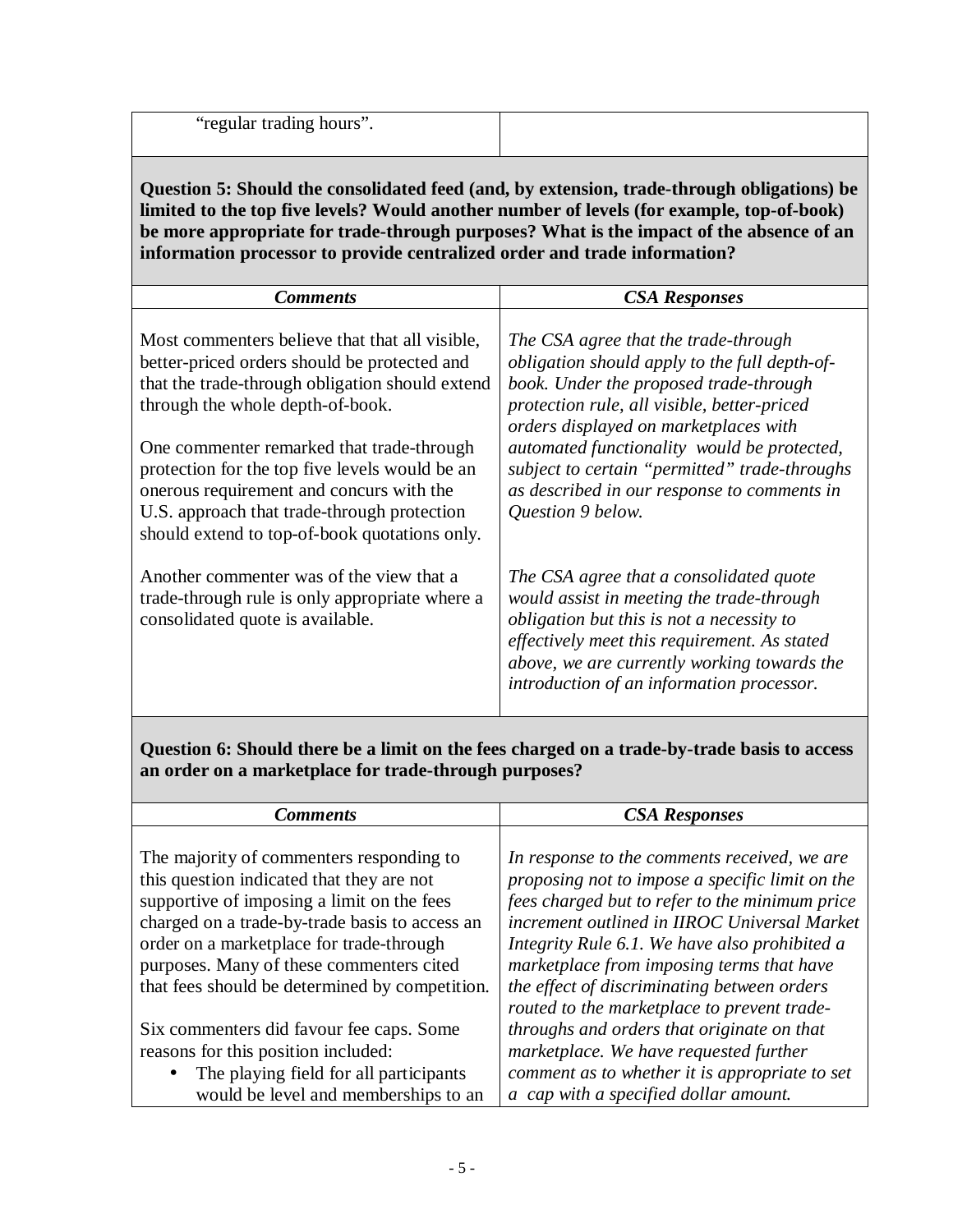| ATS may increase;                        |
|------------------------------------------|
| • Prices would be easily comparable      |
| across marketplaces;                     |
| • Dealers would be protected from        |
| becoming captive to unreasonable         |
| marketplace fees; and                    |
| • Investors would not have to indirectly |
| bear a disproportionate amount of the    |
| costs for accessing quotes under the     |
| trade-through obligations.               |

**Question 7: Should the CSA establish a threshold that would require an ATS to permit access to all groups of marketplace participants? If so, what is the appropriate threshold?** 

| <b>Comments</b>                                                                                                                                                                                                                                                                                                                                                                                                            | <b>CSA Responses</b>                                                                                                                                                                                                                                                   |
|----------------------------------------------------------------------------------------------------------------------------------------------------------------------------------------------------------------------------------------------------------------------------------------------------------------------------------------------------------------------------------------------------------------------------|------------------------------------------------------------------------------------------------------------------------------------------------------------------------------------------------------------------------------------------------------------------------|
| Most commenters responding to this question<br>were in favour of establishing a threshold that<br>would require an ATS to permit all groups of<br>marketplace participants. Suggested<br>appropriate thresholds included: 20%, 10%,<br>and 5% of market share. One commenter<br>stated that ATSs should provide access to all<br>groups of market participants when they have<br>been deemed to be a relevant marketplace. | Rather than requiring that a marketplace<br>provide direct access to all groups of<br>participants when it meets a certain threshold,<br>we have instead provided additional guidance<br>regarding fair access in 21-101CP. We will<br>continue to monitor this issue. |
| Another commenter was of the belief that<br>marketplaces should not unduly restrict access<br>and that all categories of marketplace<br>participants should be allowed to trade.                                                                                                                                                                                                                                           |                                                                                                                                                                                                                                                                        |
| Another commenter was unsure of an<br>appropriate threshold in the absence of a fully<br>competitive environment. This commenter<br>suggested that this concept be revisited after a<br>year of the operation of multiple marketplaces<br>to assess the feasibility of establishing a<br>suitable threshold for Canadian marketplaces.                                                                                     |                                                                                                                                                                                                                                                                        |
| Five commenters did not support a legislated<br>threshold that would require ATSs to allow<br>access to all groups of marketplace<br>participants. Some of these commenters<br>believed that:<br>The CSA practice of looking at this<br>issue on a case by case basis from the                                                                                                                                             |                                                                                                                                                                                                                                                                        |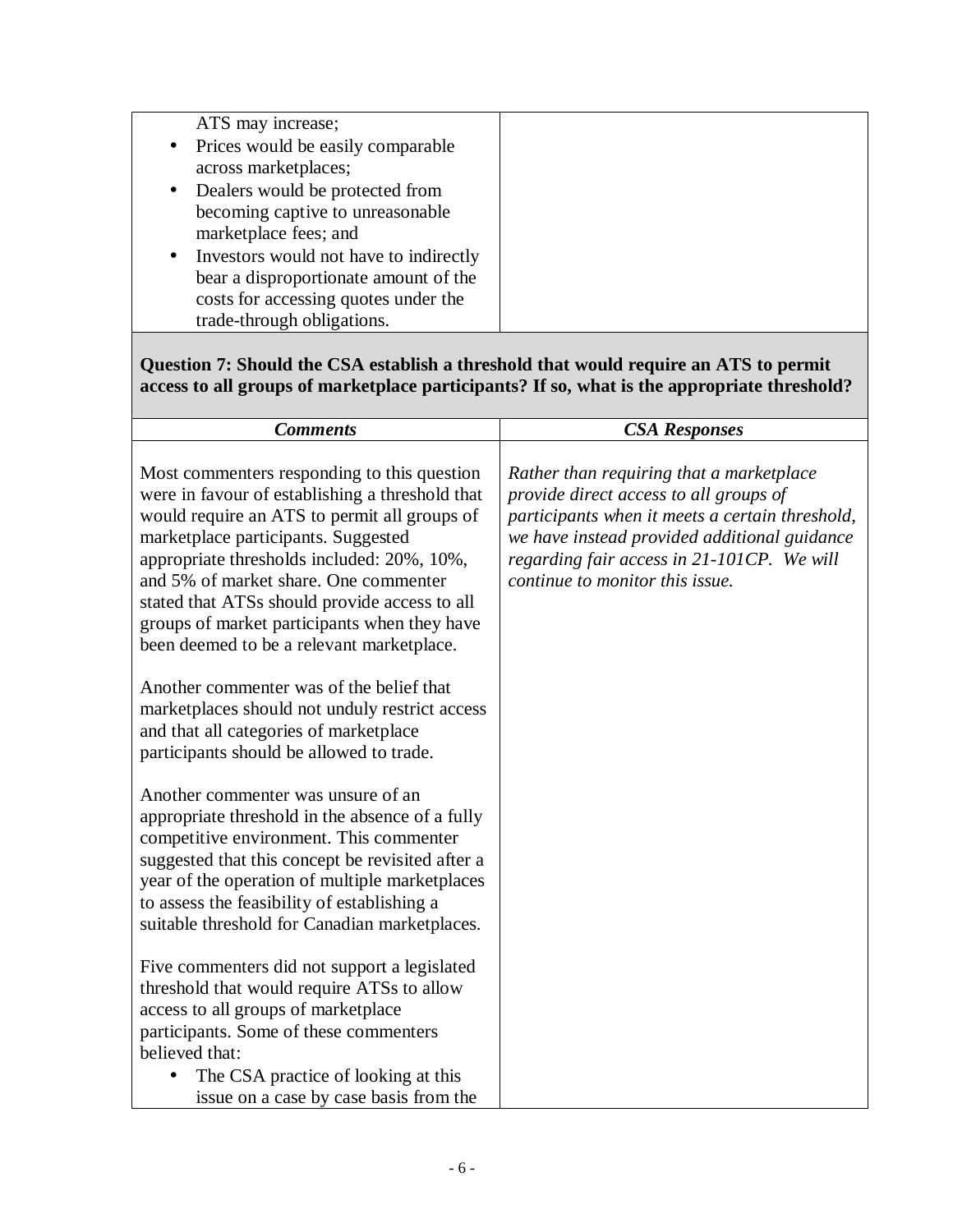| complying with the U.S. fair access<br>rule since only dealers can be<br>members. |
|-----------------------------------------------------------------------------------|
|-----------------------------------------------------------------------------------|

**Question 8: Should it be a requirement that specialized marketplaces not prohibit access to non-members so they can access, through a member (or subscriber), immediately accessible, visible limit orders to satisfy the trade-through obligation?** 

- **Should an ATS be required to provide direct order execution access if no subscriber will provide this service?**
- **Is this solution practical?**
- **Should there be a certain percentage threshold for specialized marketplaces below which a trade-through obligation would not apply to orders and/or trades on that marketplace?**

| <b>Comments</b>                                                                                                                                                                                                                                                                                                                                                                                                                                                                                                                                                                                                                                                                                                                    | <b>CSA Responses</b>                                                                                                                                                                                                                                                                                                                                                                                                                           |
|------------------------------------------------------------------------------------------------------------------------------------------------------------------------------------------------------------------------------------------------------------------------------------------------------------------------------------------------------------------------------------------------------------------------------------------------------------------------------------------------------------------------------------------------------------------------------------------------------------------------------------------------------------------------------------------------------------------------------------|------------------------------------------------------------------------------------------------------------------------------------------------------------------------------------------------------------------------------------------------------------------------------------------------------------------------------------------------------------------------------------------------------------------------------------------------|
| Access of Non-members to Specialized<br><b>Marketplaces</b>                                                                                                                                                                                                                                                                                                                                                                                                                                                                                                                                                                                                                                                                        |                                                                                                                                                                                                                                                                                                                                                                                                                                                |
| Many commenters responding to this question<br>supported the requirement of specialized<br>marketplaces allowing access to non-members<br>so that they can access immediately<br>accessible, visible limit orders to satisfy the<br>trade-through obligation.<br>Some reasons cited for this position included:<br>the trade-through obligation is a duty<br>$\bullet$<br>owed by all marketplace participants<br>to the capital markets in general and<br>therefore all marketplace participants<br>with such an obligation should have<br>fair access to all better-priced orders;<br>and<br>such a prohibition creates a powerful<br>$\bullet$<br>disincentive to join new marketplaces<br>as compliance burdens will increase. | With respect to issues relating to access to<br>marketplaces by non-members/subscribers to<br>a marketplace, we are not proposing that a<br>marketplace provide direct access to non-<br>members/subscribers. Under the proposed<br>amendments, marketplaces would be given the<br>discretion to determine how best to meet their<br>trade-through obligations. This issue will be<br>discussed with the industry implementation<br>committee. |
| Other commenters not in favour of this<br>requirement submitted that:                                                                                                                                                                                                                                                                                                                                                                                                                                                                                                                                                                                                                                                              |                                                                                                                                                                                                                                                                                                                                                                                                                                                |
| marketplaces that limit membership<br>contain, by definition, orders that are                                                                                                                                                                                                                                                                                                                                                                                                                                                                                                                                                                                                                                                      |                                                                                                                                                                                                                                                                                                                                                                                                                                                |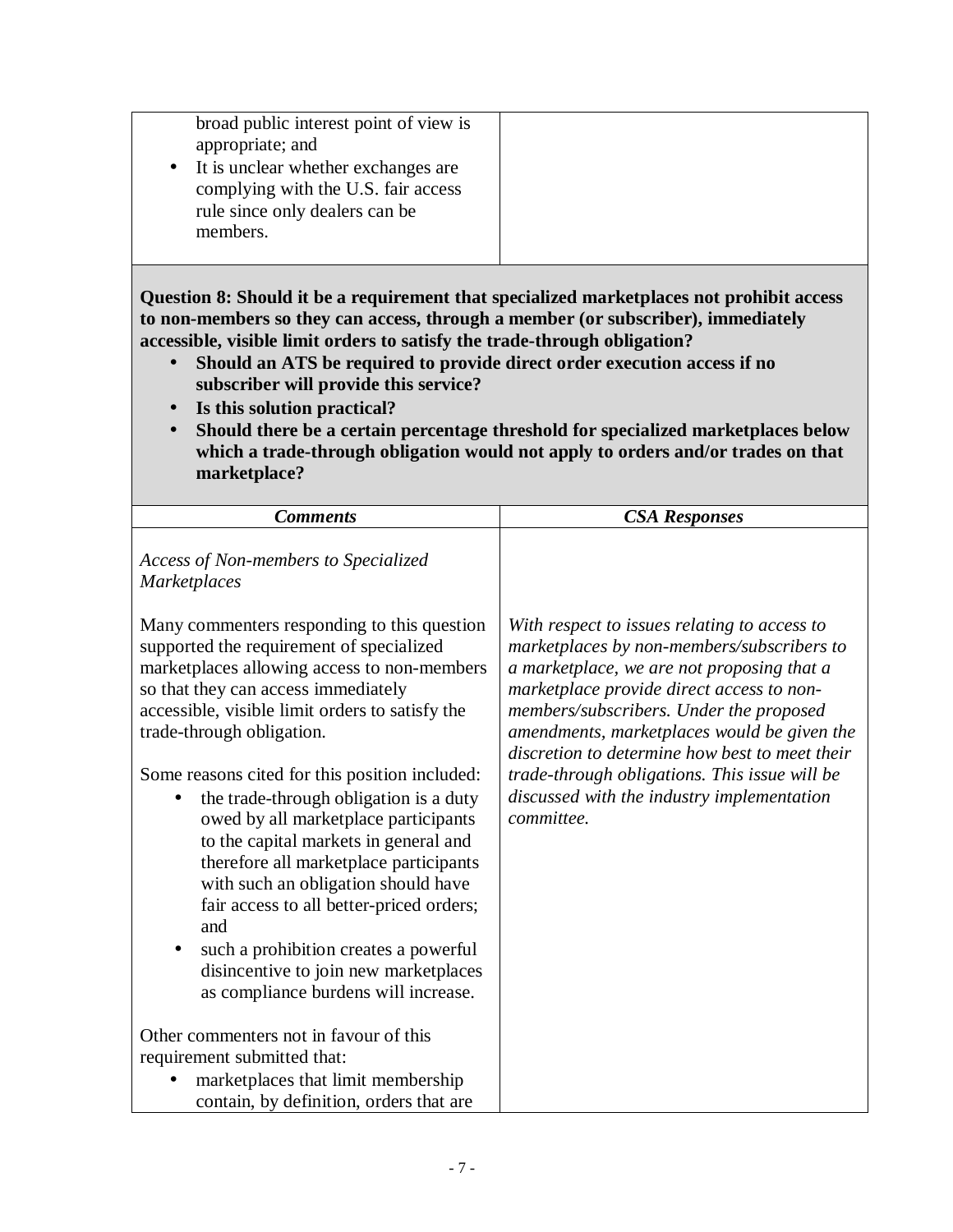not immediately accessible, visible limit orders (by virtue of the fact that excluded members cannot see or execute against orders in this type of marketplace) and therefore these orders should be deemed "excluded orders"; and

• it is not appropriate or necessary to force a specialized marketplace to change its technology or by-laws merely to allow the occasional and otherwise non-qualifying market participant to displace a quote for trade-through purposes.

### *Direct Order Execution Access*

The majority of commenters responding to this question did not believe an ATS should be required to provide direct order execution access if no other subscriber would provide this service.

A few commenters, however, were in support of such a requirement.

#### *Practicality of Direct Order Execution Access*

Some commenters responding to this question believe that it is practical to require an ATS to provide direct order execution access if no subscriber will provide this service. One of the reasons provided in support of this stance is that ATSs are registered brokers and they should be able to handle inbound order flow as client flow.

Two commenters did not believe this is a practical solution.

*Threshold Limits for Trade-Through Obligation* 

Suggested thresholds for which a tradethrough obligation would not apply to orders and/or trades on a marketplace ranged from *The CSA have not set a threshold at which the trade-through obligation would apply and believe that the obligation should apply to all*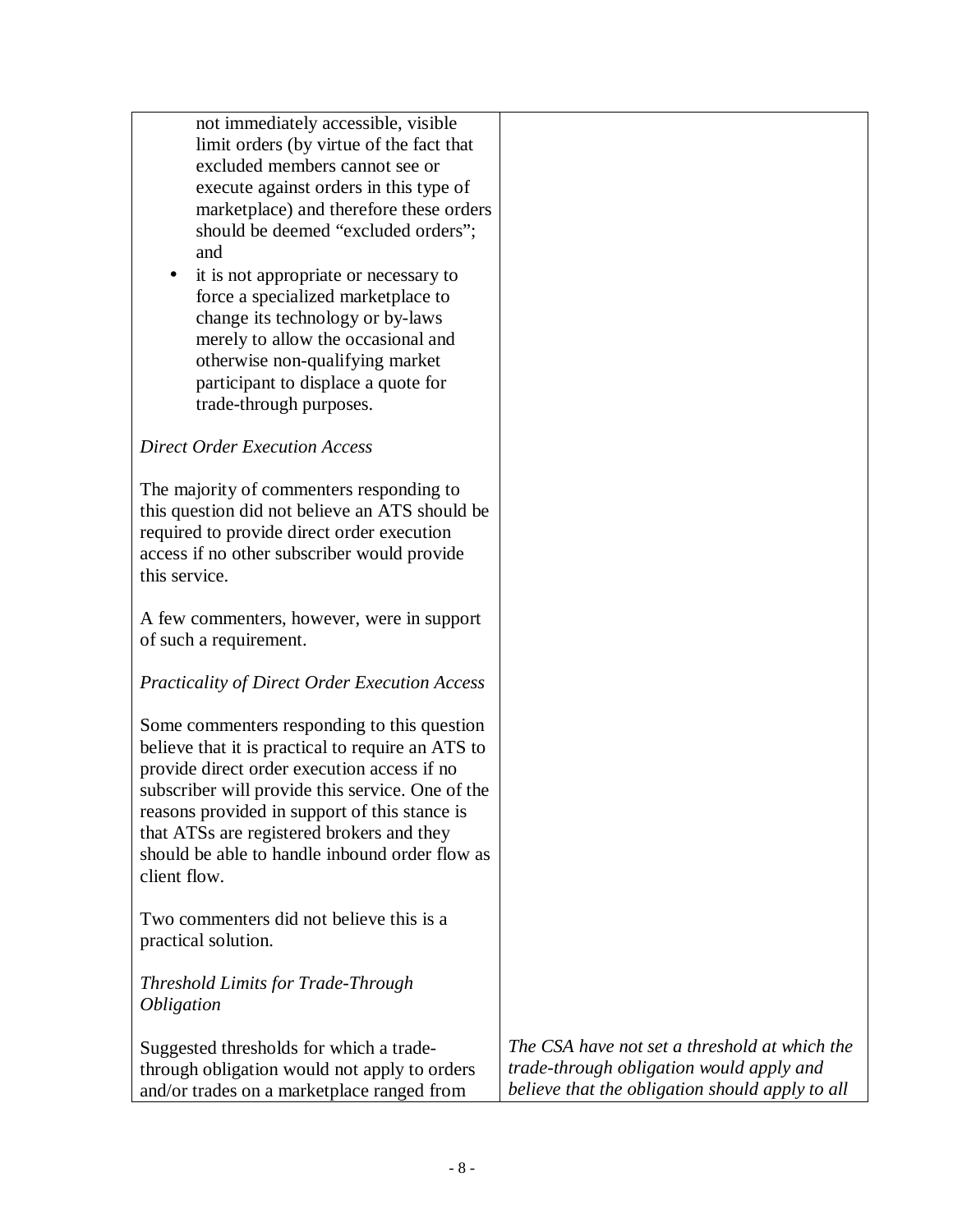| Question 9: Are there any types of special terms orders that should not be exempt from |
|----------------------------------------------------------------------------------------|
| trade-through obligations?                                                             |

| <b>CSA Responses</b>                                                                                                                                                                                                                                                                                                                                                                                                                                                                                                                                                                                                                                                                                                                                                                                                                                                                                                                                                                                                                                                                                                                                                                                                                                                                                                                          |
|-----------------------------------------------------------------------------------------------------------------------------------------------------------------------------------------------------------------------------------------------------------------------------------------------------------------------------------------------------------------------------------------------------------------------------------------------------------------------------------------------------------------------------------------------------------------------------------------------------------------------------------------------------------------------------------------------------------------------------------------------------------------------------------------------------------------------------------------------------------------------------------------------------------------------------------------------------------------------------------------------------------------------------------------------------------------------------------------------------------------------------------------------------------------------------------------------------------------------------------------------------------------------------------------------------------------------------------------------|
| We have not proposed a general exemption for<br>all special terms orders. However, subsection<br>5.1(3) of Companion Policy 21-101 CP<br>outlines that special terms orders that are not<br>immediately executable or that trade in<br>special terms books, such as all-or-none or<br>minimum fill orders, are not required to be<br>provided to an information processor or an<br>information vendor. Therefore, these types of<br>orders would not fall under the definition of<br>"protected orders" under the proposed rule<br>and hence would not receive trade-through<br>protection. However, those executing against<br>these types of orders are required to execute<br>against all better-priced orders first.<br>In addition, orders with special settlement<br>terms and "calculated price orders" have<br>been included in the list of "permitted" trade-<br>throughs in paragraph $6.2(e)$ of NI 23-101.<br>As well, certain marketplaces provide an<br>after-hours trading session at a price<br>established by that marketplace during its<br>regular trading hours for marketplace<br>participants who are required to benchmark to<br>a certain closing price. In these<br>circumstances, a marketplace would not be<br>required to take steps to reasonably prevent<br>trade-throughs of orders on another<br>marketplace. |
|                                                                                                                                                                                                                                                                                                                                                                                                                                                                                                                                                                                                                                                                                                                                                                                                                                                                                                                                                                                                                                                                                                                                                                                                                                                                                                                                               |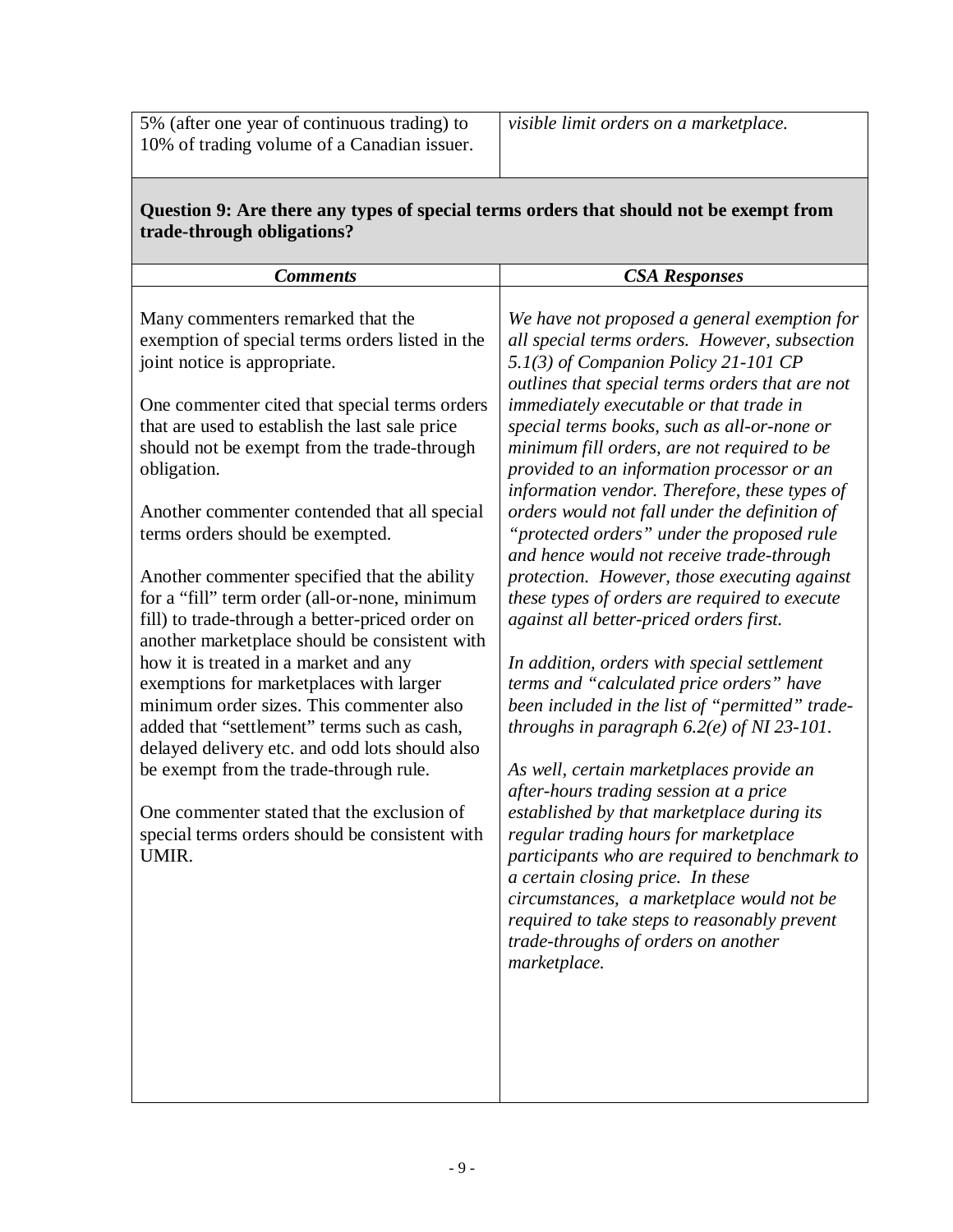## **Question 10: Are there current technology tools that would allow monitoring and enforcement of a flickering quote exception?**

| <b>Comments</b>                                                                                                                                                                                                                                                                                                                                                                                                                                                                                                                                                                                                                                                                                                                                                                                                                                                                                                                                                                                                                                                                                                                                                                                                                                                                                                                                                                                                      | <b>CSA Responses</b>                                                                                                                                                                                                                                                                                                                                                                                                                                                                                                                                                                                                                                                                                                         |
|----------------------------------------------------------------------------------------------------------------------------------------------------------------------------------------------------------------------------------------------------------------------------------------------------------------------------------------------------------------------------------------------------------------------------------------------------------------------------------------------------------------------------------------------------------------------------------------------------------------------------------------------------------------------------------------------------------------------------------------------------------------------------------------------------------------------------------------------------------------------------------------------------------------------------------------------------------------------------------------------------------------------------------------------------------------------------------------------------------------------------------------------------------------------------------------------------------------------------------------------------------------------------------------------------------------------------------------------------------------------------------------------------------------------|------------------------------------------------------------------------------------------------------------------------------------------------------------------------------------------------------------------------------------------------------------------------------------------------------------------------------------------------------------------------------------------------------------------------------------------------------------------------------------------------------------------------------------------------------------------------------------------------------------------------------------------------------------------------------------------------------------------------------|
| While commenters responding to this question<br>were not aware of any technology tools<br>available to allow for the monitoring and<br>enforcement of a flickering quote exception,<br>some suggested an "inter-market sweep order"<br>to address this issue.<br>Another commenter stated that it would be<br>possible to develop a non-real time monitor at<br>RS that would compare time stamps of orders<br>and trades.<br>Some commenters stated that it would be<br>impractical to monitor for flickering order<br>exceptions.<br>Commenters offered the following alternative<br>suggestions to a flickering order exception:<br>dealers should demonstrate that their<br>trading policies and procedures are<br>designed to minimize instances of<br>trade-through caused by "flickering<br>orders";<br>initially monitor the reality of a multi-<br>market operating environment in order<br>to ascertain if this will actually be a<br>material issue that warrants<br>development work;<br>dealers to keep a log book that<br>documents the instances and rationale<br>as to why an order was non-executable,<br>and if appropriate, the Participant<br>could send an exception report to RS<br>when this occurs; and<br>use "pattern" based regulation so that<br>if a participant demonstrates a<br>consistent pattern of abusing the<br>exception it would be dealt with by<br>regulators at that time. | It is expected that a marketplace will conduct<br>periodic reviews to test the effectiveness of its<br>policies and procedures for reasonably<br>preventing trade-throughs and ensuring<br>compliance with Part 6 of NI 23-101. We are<br>of the view that a marketplace must retain<br>relevant information so that the effectiveness<br>of its policies and procedures can be<br>adequately evaluated by regulatory<br>authorities. In certain circumstances, such as<br>sending an inter-market sweep order, it may<br>be appropriate for marketplace participants to<br>maintain relevant information so that<br>compliance with Part 6 of NI 23-101 can be<br>adequately evaluated by regulatory<br><i>authorities.</i> |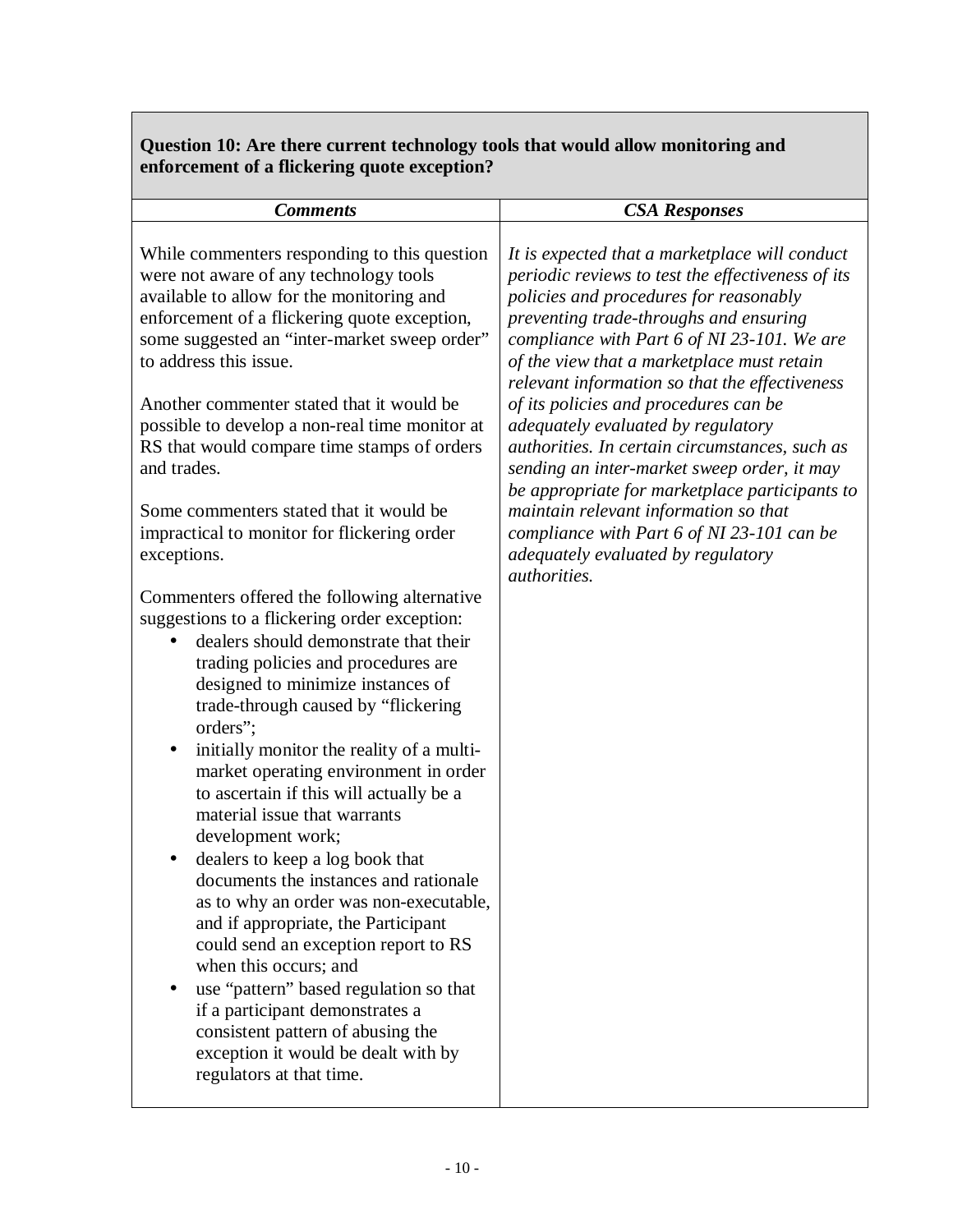**Question 11: Should the exception only apply for a specified period of time (for example, one second)? If so, what is the appropriate period of time?** 

**Question 12: Should this exception only be applicable for trades that must occur at a specific marketplace's closing price? Are there any issues of fairness if there is no reciprocal treatment for orders on another marketplace exempting them from having to execute at the closing price in a special facility if that price is better?** 

| <b>Comments</b>                                                                                                                                     | <b>CSA Responses</b>                                                                                                                                                                                                                         |
|-----------------------------------------------------------------------------------------------------------------------------------------------------|----------------------------------------------------------------------------------------------------------------------------------------------------------------------------------------------------------------------------------------------|
|                                                                                                                                                     |                                                                                                                                                                                                                                              |
| Three commenters specifically stated that they<br>support the exemption from trade-through<br>obligations of Market-On-Close (MOC)<br>orders.       | As mentioned above, if a marketplace is<br>operating a special trading facility with a set<br>closing price, under paragraph 6.2(e of NI 23-<br>101), a marketplace could execute closing                                                    |
| One commenter requested further clarification<br>on what factors will be used to determine what<br>the opening and closing price is for a security. | price orders and would not be required to take<br>steps to reasonably prevent trade-throughs of<br>orders on another marketplace. Otherwise, if<br>two marketplaces with displayed protected<br>orders are open for trading in their regular |
| One commenter referred to its position that                                                                                                         | trading session, the trade-through protection                                                                                                                                                                                                |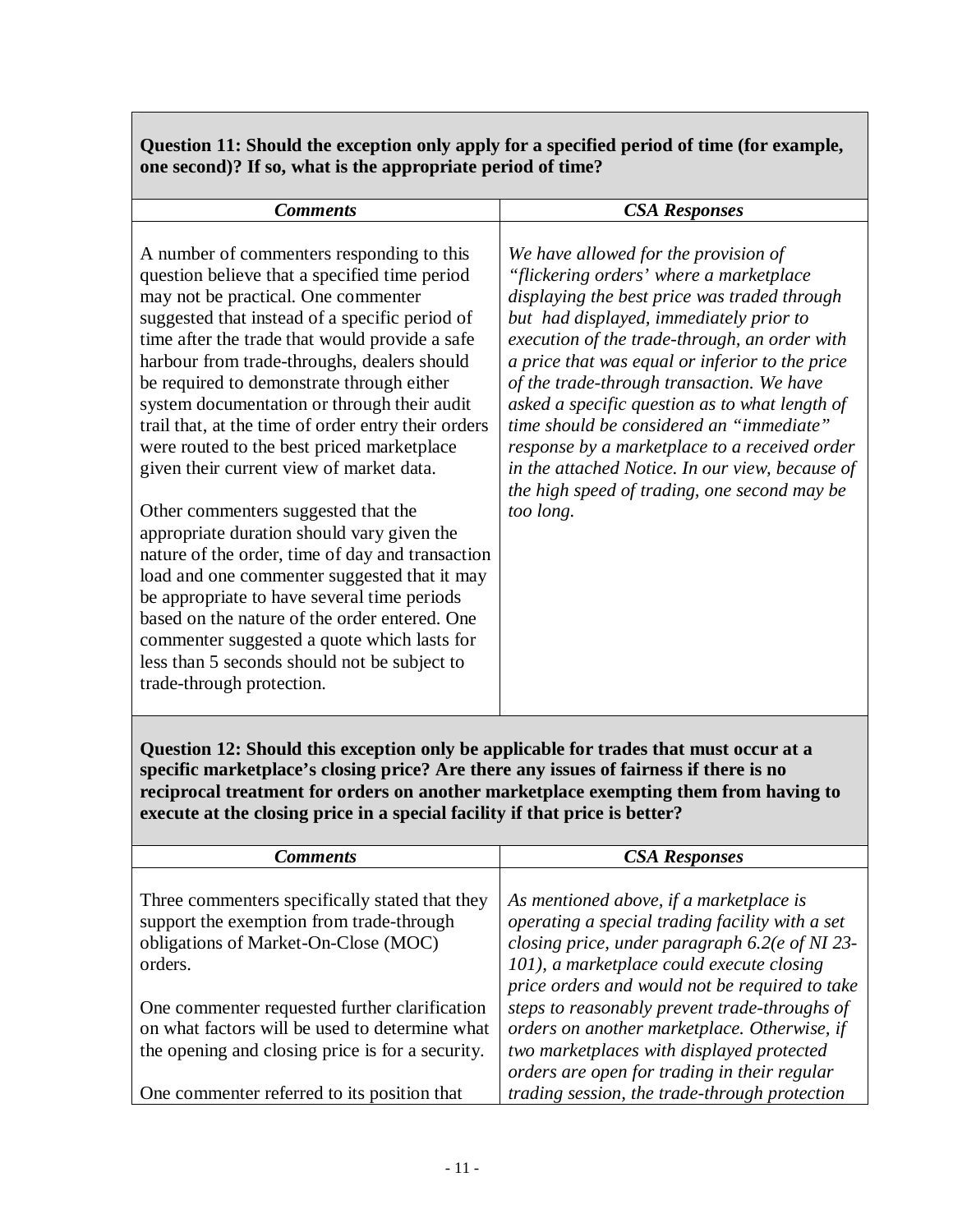| trade-through protection should apply to all<br>marketplaces that are open for continuous<br>trading at any given time.                                                                                                                                                                                                                                                                                                                                                                                                                                                                                                                                                                                                                                                                                                                    | rule would apply.                                                                                                                                                                                                                                                      |
|--------------------------------------------------------------------------------------------------------------------------------------------------------------------------------------------------------------------------------------------------------------------------------------------------------------------------------------------------------------------------------------------------------------------------------------------------------------------------------------------------------------------------------------------------------------------------------------------------------------------------------------------------------------------------------------------------------------------------------------------------------------------------------------------------------------------------------------------|------------------------------------------------------------------------------------------------------------------------------------------------------------------------------------------------------------------------------------------------------------------------|
| Question 13: Should a last sale price order facility exception be limited to any residual<br>volume of a trade or should it apply for any amount between the two original parties to a<br>trade? What is the appropriate time limit?                                                                                                                                                                                                                                                                                                                                                                                                                                                                                                                                                                                                       |                                                                                                                                                                                                                                                                        |
| <b>Comments</b>                                                                                                                                                                                                                                                                                                                                                                                                                                                                                                                                                                                                                                                                                                                                                                                                                            | <b>CSA Responses</b>                                                                                                                                                                                                                                                   |
| While five commenters were in support of a<br>last sale price order facility exception they<br>varied in their stances as to how this exception<br>should be applied. One commenter stated that<br>the last sale price exemption should be limited<br>to the residual volume while others argued for<br>the exception to be limited to the volume<br>traded during the session the trade in question<br>took place. Another commenter cited that<br>trades should be encouraged to take place in<br>the current context of the market and would<br>not be supportive of a last sale price order<br>facility exception being granted for residual<br>volume of a trade.<br>Appropriate Time Limit<br>Suggestions for the duration of the exception<br>ranged from 60 seconds to two minutes.<br>Another commenter deferred to the expertise | We have not allowed for trade-throughs by<br>transactions resulting from the execution of<br>residual volumes of a trade within a last sale<br>price order facility. We believe that better<br>displayed prices should be honoured by all<br>marketplace participants. |
| of the marketplace to determine volumes and<br>time limits.<br><b>Opposition to Last Sale Price Order Facility</b>                                                                                                                                                                                                                                                                                                                                                                                                                                                                                                                                                                                                                                                                                                                         |                                                                                                                                                                                                                                                                        |
| Exception<br>Five commenters were of the view that there<br>should not be a special exception for a last sale<br>price order facility. One of these commenters,<br>while not in favour of an exception for a last<br>sale price order facility that operates during a<br>market's normal trading hours, was supportive<br>of the idea of allowing trades to continue at<br>the closing price of a marketplace.                                                                                                                                                                                                                                                                                                                                                                                                                             |                                                                                                                                                                                                                                                                        |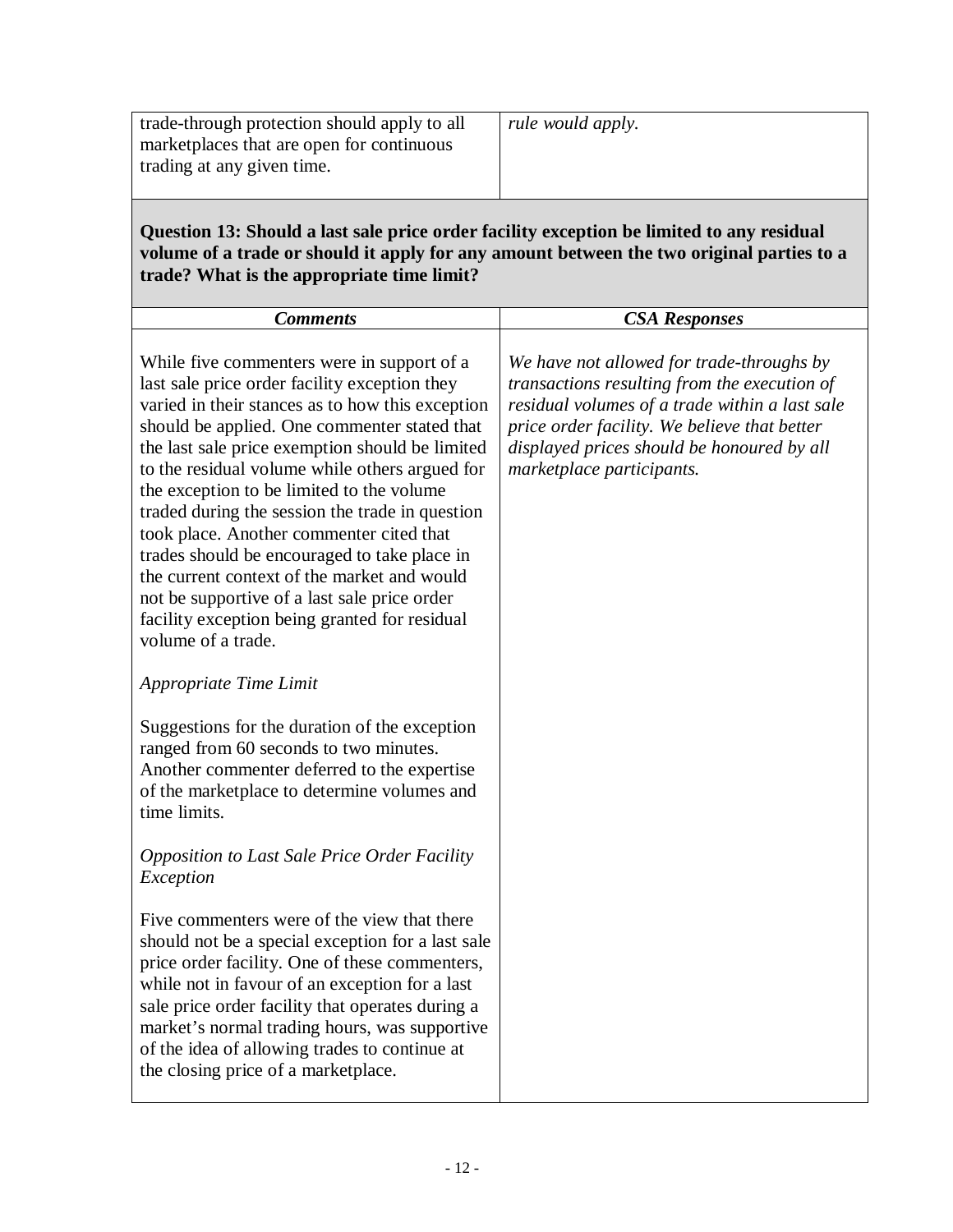### **Question 14: Should trade-throughs be allowed in any other circumstances? For example, are there specific types or characteristics of orders that should be subject to an exemption from the trade-through obligation?**

| <b>Comments</b>                                                                                                                                                                                                                                                                                                                                                                                                                                                                                                                                                                                                                                                                                                                                                                                                                                                                                                                                                                                                                   | <b>CSA Responses</b>                                                                                                                                                                                                                                                                                                                                                                                                                                                                                                                                                                                                                                                                                                                                                                                                         |
|-----------------------------------------------------------------------------------------------------------------------------------------------------------------------------------------------------------------------------------------------------------------------------------------------------------------------------------------------------------------------------------------------------------------------------------------------------------------------------------------------------------------------------------------------------------------------------------------------------------------------------------------------------------------------------------------------------------------------------------------------------------------------------------------------------------------------------------------------------------------------------------------------------------------------------------------------------------------------------------------------------------------------------------|------------------------------------------------------------------------------------------------------------------------------------------------------------------------------------------------------------------------------------------------------------------------------------------------------------------------------------------------------------------------------------------------------------------------------------------------------------------------------------------------------------------------------------------------------------------------------------------------------------------------------------------------------------------------------------------------------------------------------------------------------------------------------------------------------------------------------|
| The following exemptions from trade-through<br>protection were suggested by commenters:<br>specialty price crosses (including basis,<br>VWAP, contingent and special trading<br>session crosses);<br>special settlement terms;<br>Market-On-Close orders;<br>$\bullet$<br>Derivative-related trades;<br>$\bullet$<br>All-or-none orders (re: orders that are<br>$\bullet$<br>already in the special terms book<br>where the trade is triggered by the<br>marketplace algorithm);<br>Minimum size orders; and<br>$\bullet$<br>Stop orders and short orders where<br>$\bullet$<br>pricing is managed by an exchange.<br>Another commenter is of the view that trade-<br>throughs should not be allowed in any<br>circumstance other than those listed in the<br>joint notice.<br>One commenter supported trade-through<br>exemptions for situations where the trade price<br>is not known at the time of order entry.<br>Two commenters called for the CSA to<br>maintain flexibility with respect to trade-<br>through exemptions. | As mentioned above, the current proposal<br>permits trade-throughs for orders containing<br>special settlement terms, closing price orders<br>and orders where the trade price is not known<br>at the time of order entry and is to be<br>calculated based on, but will not necessarily<br>be equal to, the price of the security at the<br>time of execution.<br>All-or-none, minimum fill and other special<br>terms orders that are not immediately<br>executable or that trade in special terms books<br>are not required to be provided to an<br>information processor or information vendor<br>under subsection $5.1(3)$ of $21$ -101CP.<br>Therefore these types of orders would not fall<br>under the definition of "protected orders"<br>under the proposed rule and would not receive<br>trade-through protection. |

*Comments to Questions 15 to 18 and the corresponding CSA responses were published on June 20, 2008 in the Ontario Securities Commission Bulletin at (2008) 31 OSCB 6306.*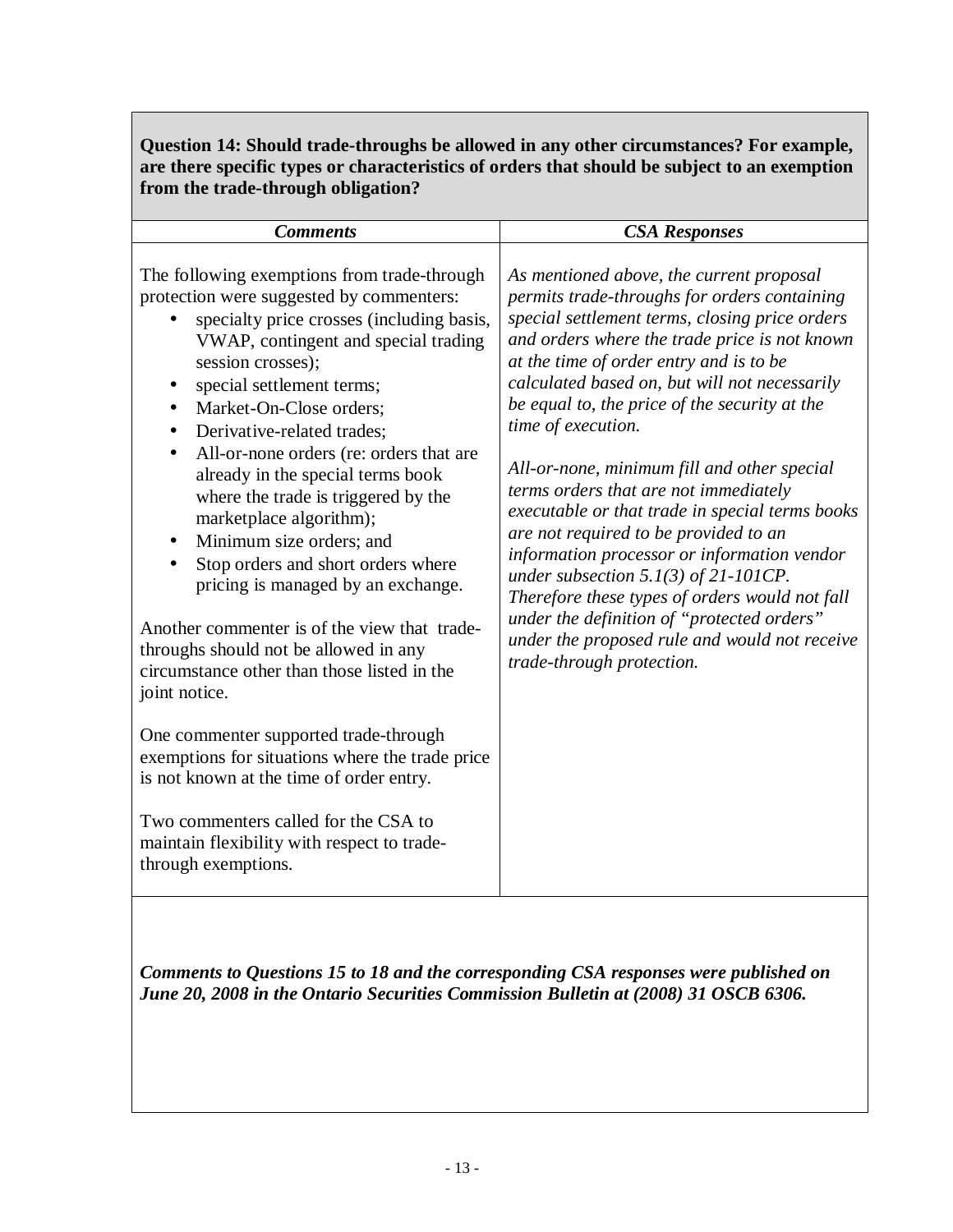**Question 19: Please comment on whether the proposed reporting requirements for marketplaces and dealers would provide useful information. Is there other information that would be useful? Are there differences between the U.S. and Canadian markets that make this information less useful in Canada?** 

| <b>Comments</b>                                                                                                                                                                                                                                                                                                                                                                                                                                                                                                                                                                                                                                                                                                                                  | <b>CSA Responses</b>                                                                                                                                                                                                                                                                                                                                                                                                                                 |
|--------------------------------------------------------------------------------------------------------------------------------------------------------------------------------------------------------------------------------------------------------------------------------------------------------------------------------------------------------------------------------------------------------------------------------------------------------------------------------------------------------------------------------------------------------------------------------------------------------------------------------------------------------------------------------------------------------------------------------------------------|------------------------------------------------------------------------------------------------------------------------------------------------------------------------------------------------------------------------------------------------------------------------------------------------------------------------------------------------------------------------------------------------------------------------------------------------------|
| Four commenters suggested that multiple<br>marketplaces should be in operation for some<br>time before determining the usefulness of<br>reporting information.<br>The majority of commenters responding to<br>this question supported the proposed<br>information requirements placed on<br>marketplaces. One commenter suggested that<br>the marketplace reporting requirements should<br>be modeled after "Dash 5" reports produced in<br>the U.S. given the significance of interlisted<br>trading in Canada. This commenter stated that<br>while the basic metrics proposed by the CSA<br>are appropriate, they are insufficient since the<br>structures of different marketplaces also need<br>to be considered and the metrics provided in | The CSA delayed the implementation of the<br>reporting requirements to enable multiple<br>marketplaces to begin operations and for<br>marketplace participants to adjust to the<br>changing market structure. We continue to<br>think that this reporting is important.<br>We have further streamlined the proposed<br>reporting requirements to focus on areas that<br>we think would provide useful information to<br>assess quality of execution. |
| the Dash 5 type reports provide information<br>that allows the end recipient to compare the<br>costs and benefits of executing on various<br>marketplaces.                                                                                                                                                                                                                                                                                                                                                                                                                                                                                                                                                                                       |                                                                                                                                                                                                                                                                                                                                                                                                                                                      |
| Some commenters did not believe that the<br>information to be provided by the dealers<br>would be useful to the public or for firms.                                                                                                                                                                                                                                                                                                                                                                                                                                                                                                                                                                                                             |                                                                                                                                                                                                                                                                                                                                                                                                                                                      |
| <b>Suggestions for Other Useful Information</b>                                                                                                                                                                                                                                                                                                                                                                                                                                                                                                                                                                                                                                                                                                  |                                                                                                                                                                                                                                                                                                                                                                                                                                                      |
| One commenter suggested that disclosure of<br>routing and execution practices by<br>market places and dealers would provide<br>valuable tools for monitoring and assessing                                                                                                                                                                                                                                                                                                                                                                                                                                                                                                                                                                       |                                                                                                                                                                                                                                                                                                                                                                                                                                                      |
| best execution and help to improve the<br>efficiency of capital markets. This commenter<br>also stated that dealers should still provide the<br>identity of market centres where they route a<br>significant portion of their orders, disclosure<br>of their relationship with such market centres                                                                                                                                                                                                                                                                                                                                                                                                                                               |                                                                                                                                                                                                                                                                                                                                                                                                                                                      |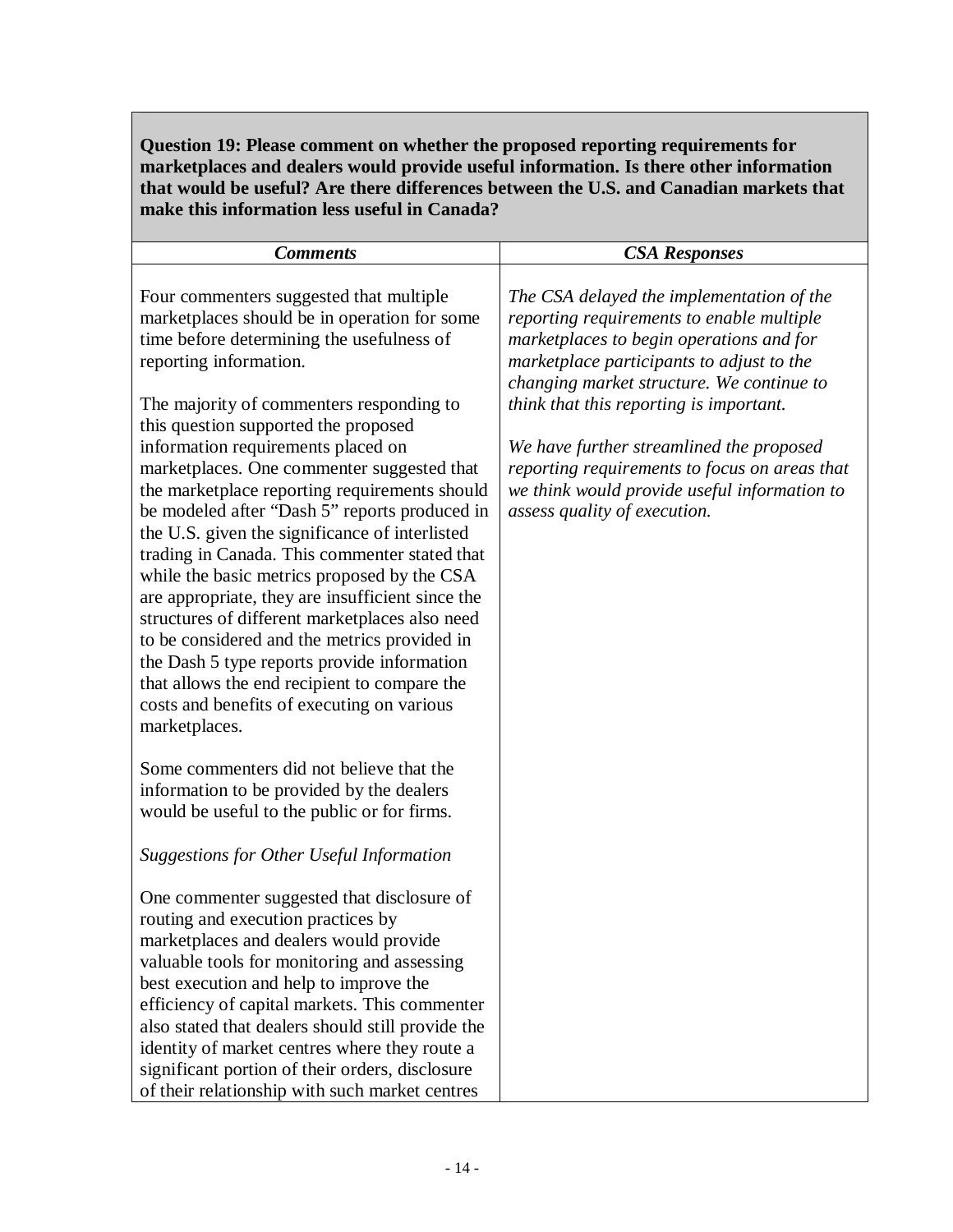| or any conflict of interest that may exist.                                                                                                                                                                    |  |
|----------------------------------------------------------------------------------------------------------------------------------------------------------------------------------------------------------------|--|
| One commenter was of the view that ATSs<br>should provide standardized and periodic data<br>in order for market participants to be able to<br>reasonably consider any dark pool options for<br>best execution. |  |

#### **Question 20: Should trades executed on a foreign market or over-the-counter (OTC) be included in the data reported by dealers?**

| <b>CSA Responses</b>                                                                                                                                                                                       |
|------------------------------------------------------------------------------------------------------------------------------------------------------------------------------------------------------------|
|                                                                                                                                                                                                            |
| We are not proposing that trades executed on<br>a foreign market or over-the-counter be<br>included in the data. We are focussing on<br>where securities are traded on multiple<br>marketplaces in Canada. |
|                                                                                                                                                                                                            |
|                                                                                                                                                                                                            |
|                                                                                                                                                                                                            |
|                                                                                                                                                                                                            |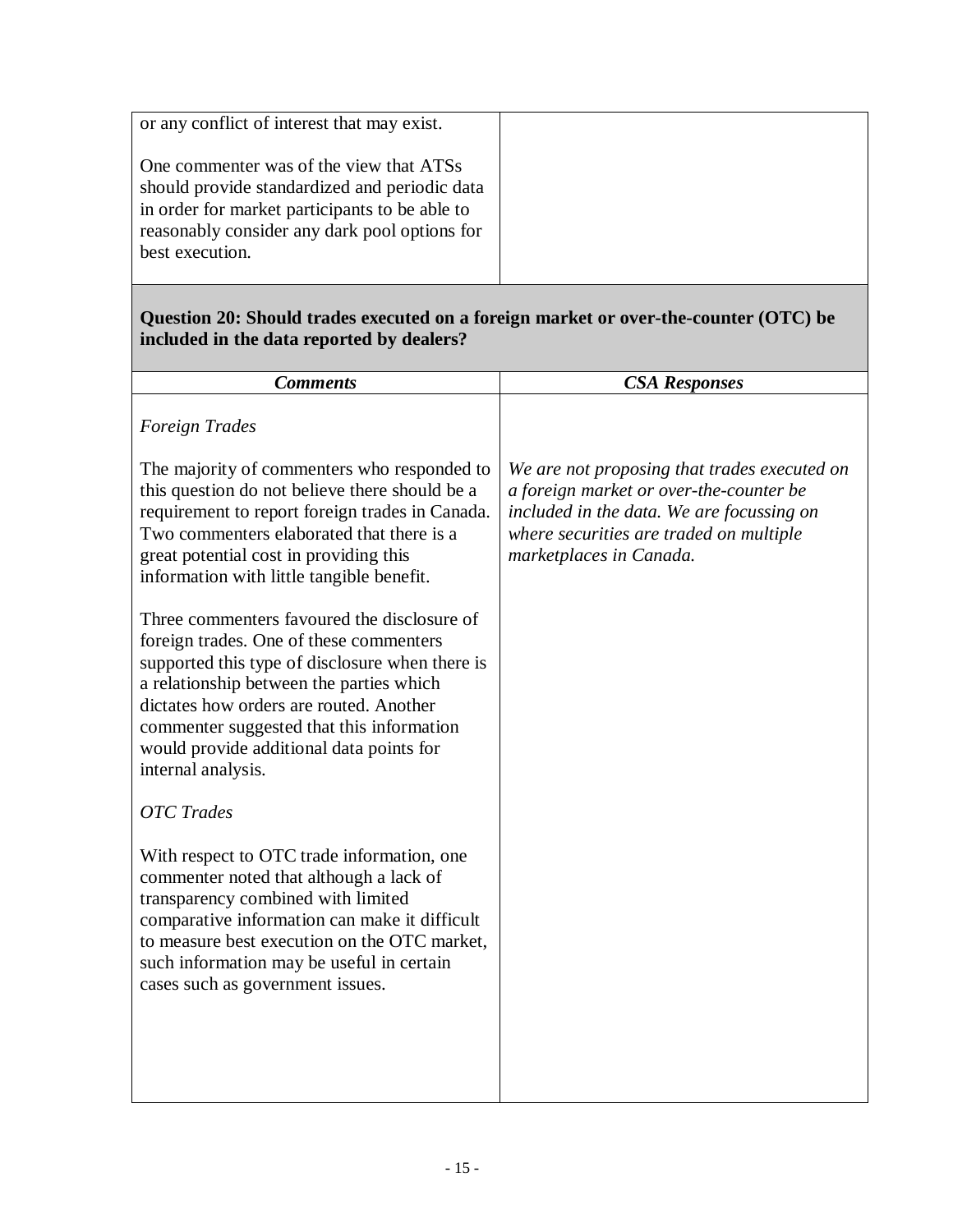## **Question 21: Should dealers report information about orders that are routed due to tradethrough obligations?**

| <b>Comments</b>                                                                                                                                                                                                                                                                                                                                                                                                                                              | <b>CSA Responses</b>                                                                                                                                                                                                                      |
|--------------------------------------------------------------------------------------------------------------------------------------------------------------------------------------------------------------------------------------------------------------------------------------------------------------------------------------------------------------------------------------------------------------------------------------------------------------|-------------------------------------------------------------------------------------------------------------------------------------------------------------------------------------------------------------------------------------------|
| The majority of commenters responding to<br>this question did not believe that dealers<br>should report information about orders that are<br>routed due to trade-through obligations.<br>Reasons for this position included:<br>Detailed information about routing of<br>$\bullet$                                                                                                                                                                           | We are not proposing at this time to include<br>information about orders that are routed due<br>to trade-through obligations. This may be re-<br>assessed once the trade-through requirements<br>have been in place for a period of time. |
| orders and decisions made in the trade<br>process is more appropriately collected<br>as part of the TREATS initiative;<br>This requirement would induce more<br>delays and offloads undue operational<br>and regulatory costs onto participants;<br>and<br>Additional reporting requirements<br>should be deferred until the market has<br>been operating in the context of the<br>proposed regulations for a reasonable<br>amount of time and careful study |                                                                                                                                                                                                                                           |
| reveals a compelling regulatory need<br>for such a requirement.<br>Two commenters supported the reporting of<br>information relating to orders routed for trade-<br>through compliance purposes. One of these<br>commenters however stated that it wants the                                                                                                                                                                                                 |                                                                                                                                                                                                                                           |
| CSA to be confident that the benefits of<br>receiving such reports outweigh the costs<br>associated with building a reporting structure<br>before mandating this information.                                                                                                                                                                                                                                                                                |                                                                                                                                                                                                                                           |
|                                                                                                                                                                                                                                                                                                                                                                                                                                                              |                                                                                                                                                                                                                                           |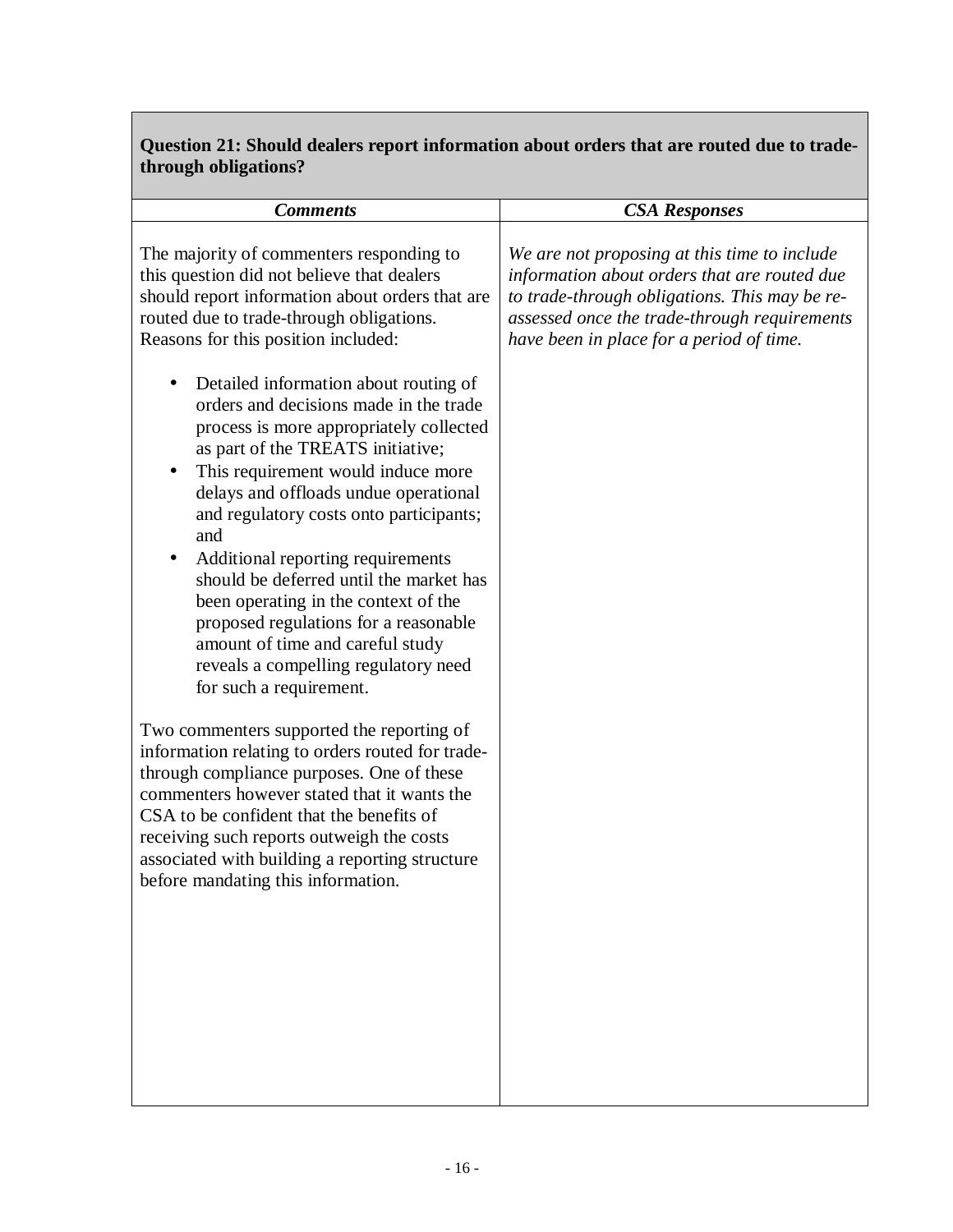## **Question 22: Should information reported by a marketplace include spread-based statistics?**

| <b>Comments</b>                                                                                                                                                                                                                                                                                                                                                                                                                                                                                                                                                                                                                                                                                                                                                                                                                                                                                                                                                                                                                                                           | <b>CSA Responses</b>                                                                                                                                                                                                              |
|---------------------------------------------------------------------------------------------------------------------------------------------------------------------------------------------------------------------------------------------------------------------------------------------------------------------------------------------------------------------------------------------------------------------------------------------------------------------------------------------------------------------------------------------------------------------------------------------------------------------------------------------------------------------------------------------------------------------------------------------------------------------------------------------------------------------------------------------------------------------------------------------------------------------------------------------------------------------------------------------------------------------------------------------------------------------------|-----------------------------------------------------------------------------------------------------------------------------------------------------------------------------------------------------------------------------------|
| Six commenters did not support the<br>requirement of marketplaces reporting spread-<br>based statistics. Some reasons listed for this<br>position include:<br>There are difficulties in setting<br>objective standards so that everyone<br>reports in similar ways and the<br>statistics could be manipulated by<br>selectively including/omitting<br>execution data;<br>Depending on the nature of the<br>marketplace, it may be completely<br>irrelevant information; and<br>Spread based statistics will not assist in<br>$\bullet$<br>determining speed of execution,<br>certainty of execution and over-all cost<br>of the transaction.<br>Five commenters indicated that spread based<br>statistics should be reported for the following<br>reasons:<br>Spread statistics are required when<br>$\bullet$<br>considering best execution for passive<br>order flow;<br>This information is important for<br>conducting transaction cost analysis in<br>the form of implementation shortfall<br>analysis; and<br>This information is the best metric for<br>liquidity. | There were mixed views on whether to include<br>spread-based statistics. As a result, we have<br>proposed that marketplace reporting include<br>spread-based statistics and have specifically<br>requested comment on this point. |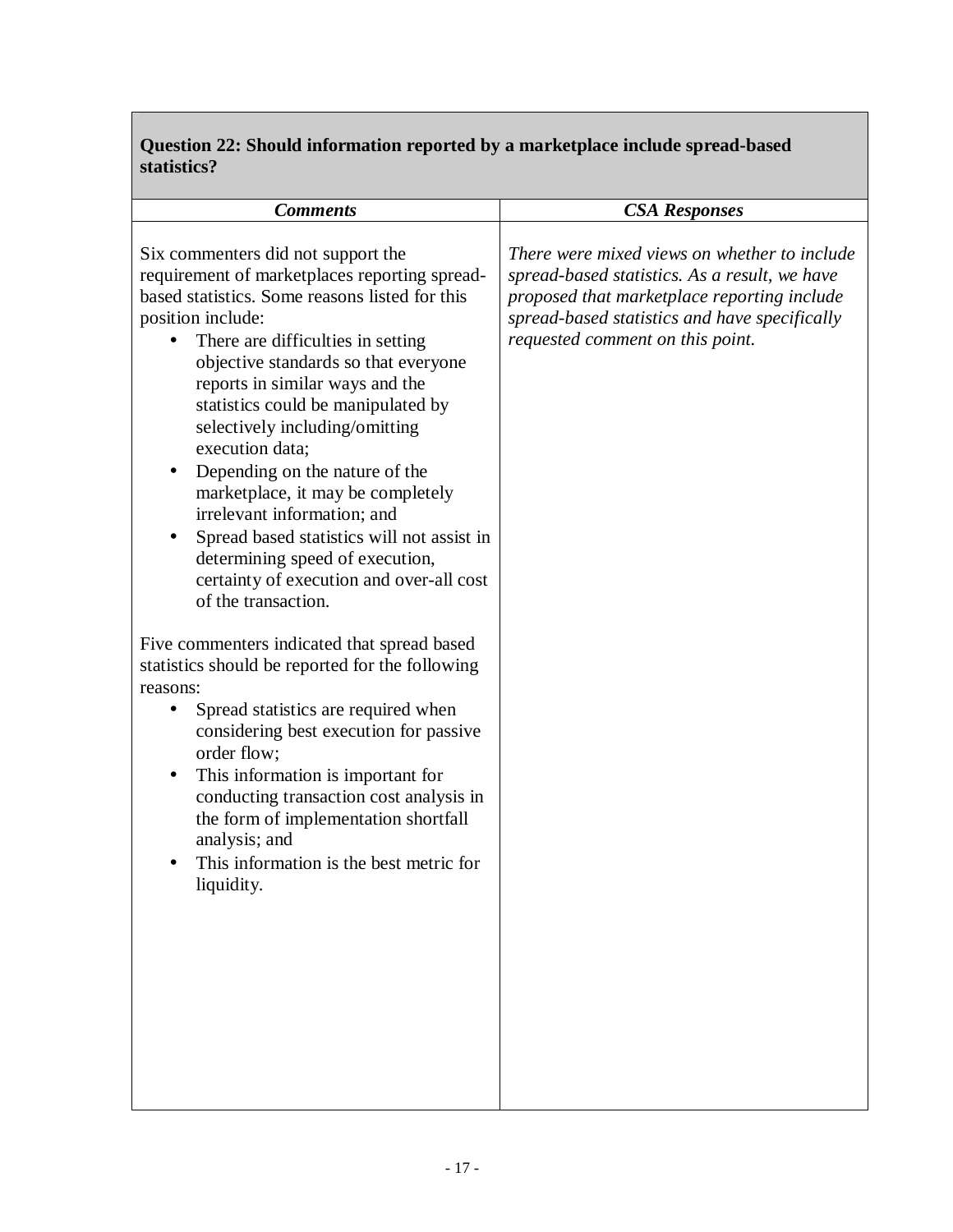**Question 23: If securities are traded on only one marketplace, would the information included in the proposed reporting requirements be useful? Is it practical for the requirement to be triggered only once securities are also traded on other marketplaces? Would marketplaces always be in a position to know when this has occurred?** 

| <b>Comments</b>                                                                                                                                                                                                                                                                                                                                                                                                                                                                                                                                                                                                                                                                                                                                                                                                                                                                                                                                                        | <b>CSA Responses</b>                                                                                                                                                                                                                  |
|------------------------------------------------------------------------------------------------------------------------------------------------------------------------------------------------------------------------------------------------------------------------------------------------------------------------------------------------------------------------------------------------------------------------------------------------------------------------------------------------------------------------------------------------------------------------------------------------------------------------------------------------------------------------------------------------------------------------------------------------------------------------------------------------------------------------------------------------------------------------------------------------------------------------------------------------------------------------|---------------------------------------------------------------------------------------------------------------------------------------------------------------------------------------------------------------------------------------|
| Most commenters responding to this question<br>did not believe the information included in the<br>proposed reporting requirements would be<br>useful if securities are traded on only one<br>marketplace. Some commenters reasoned that<br>the value of the information would not be<br>justified by the cost of collection of the<br>information.                                                                                                                                                                                                                                                                                                                                                                                                                                                                                                                                                                                                                     | We have not limited the marketplace reporting<br>requirements where securities are traded only<br>on one marketplace. We think that the<br>proposed reporting requirements contain<br>useful information to assess execution quality. |
| Three commenters did think that the<br>information included in the proposed reporting<br>requirements would be useful even if the<br>securities were traded only on one<br>marketplace. One commenter contended that<br>this historical set of data can be used if or<br>when the issuer graduates to a larger market<br>where its securities will be listed on multiple<br>marketplaces. Another commenter believes<br>that transaction cost analysis can be conducted<br>even if securities are traded on a single<br>marketplace. As well, another commenter<br>noted that the reporting requirements offer<br>metrics to measure the expected execution<br>quality of a marketplace and that since it is<br>difficult to track interlisted securities on a real-<br>time basis, this commenter is of the view that<br>the best alternative is to standardize<br>marketplace reporting requirements regardless<br>of whether the securities traded are interlisted. |                                                                                                                                                                                                                                       |